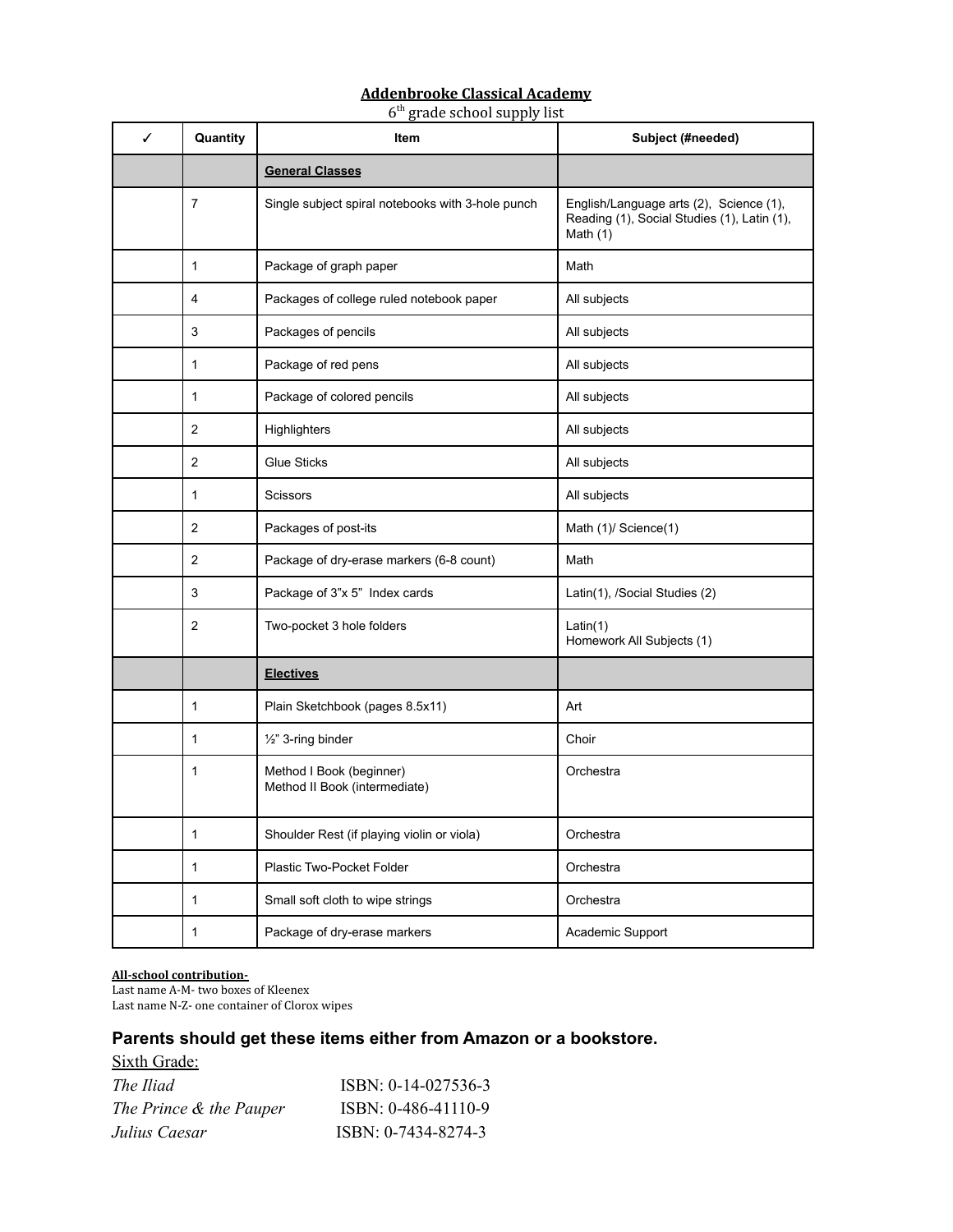### **Addenbrooke Classical Academy**

7th grade school supply list

| ✓ | Quantity     | Item                                                      | Subject (#needed)                                          |
|---|--------------|-----------------------------------------------------------|------------------------------------------------------------|
|   |              | <b>General Classes</b>                                    |                                                            |
|   | 6            | Single subject spiral notebooks with 3-hole punch         | English (2), Science (2), Latin (1), Social<br>Studies (1) |
|   | 1            | Package of graph paper                                    | Math $(1)$                                                 |
|   | 1            | 2-in 3-Ring Binder                                        | Math                                                       |
|   | 1            | Package of dry erase markers                              | Math                                                       |
|   | 4            | Packages of college ruled notebook paper                  | All subjects                                               |
|   | 3            | Packages of pencils                                       | All subjects                                               |
|   | 1            | Package of colored pens (3 different colors)              | All subjects                                               |
|   | 1            | Package of black or blue pens                             | All Subjects                                               |
|   | 1            | Package of colored pencils                                | All subjects                                               |
|   | 3            | Highlighters                                              | All Subjects                                               |
|   | 2            | <b>Glue Sticks</b>                                        | All Subjects                                               |
|   | 1            | Scissors                                                  | All subjects                                               |
|   | 1            | Packages of post-its                                      | All Subjects                                               |
|   | 3            | Package of 3"x 5" Index cards                             | Latin (1), Social Studies (1), English (1)                 |
|   | 3            | Two-pocket 3 hole folders                                 | Latin(1), English (1), Social Studies (1)                  |
|   | 1            | Ruler                                                     | Math                                                       |
|   |              | <b>Elective Classes</b>                                   |                                                            |
|   | 1            | Plain Sketchbook (pages 8.5x11)                           | Art                                                        |
|   | 1            | 1/2" 3-ring binder                                        | Choir                                                      |
|   | 1            | Method I Book (beginner)<br>Method II Book (intermediate) | Orchestra                                                  |
|   | $\mathbf{1}$ | Shoulder Rest (if playing violin or viola)                | Orchestra                                                  |
|   | 1            | Plastic 2-pocket Folder                                   | Orchestra                                                  |
|   | $\mathbf{1}$ | Small soft cloth to wipe strings                          | Orchestra                                                  |
|   | $\mathbf{1}$ | Package of dry-erase markers                              | Academic Support                                           |

**All-school contribution-** Take these supplies to Mrs. Westra and she will distribute them among the seventh grade teachers. Last name A-R- two boxes of Kleenex

Last name S-Z- one container of Clorox wipes

### **Parents should get these items either from Amazon or a bookstore.**

| The Call of the Wild                      | ISBN: 1-503-30294-6 |
|-------------------------------------------|---------------------|
| The Strange Case of Dr. Jekyll & Mr. Hyde | ISBN: 1-416-50021-9 |
| Cyrano de Bergerac                        | ISBN: 1-58049-340-8 |